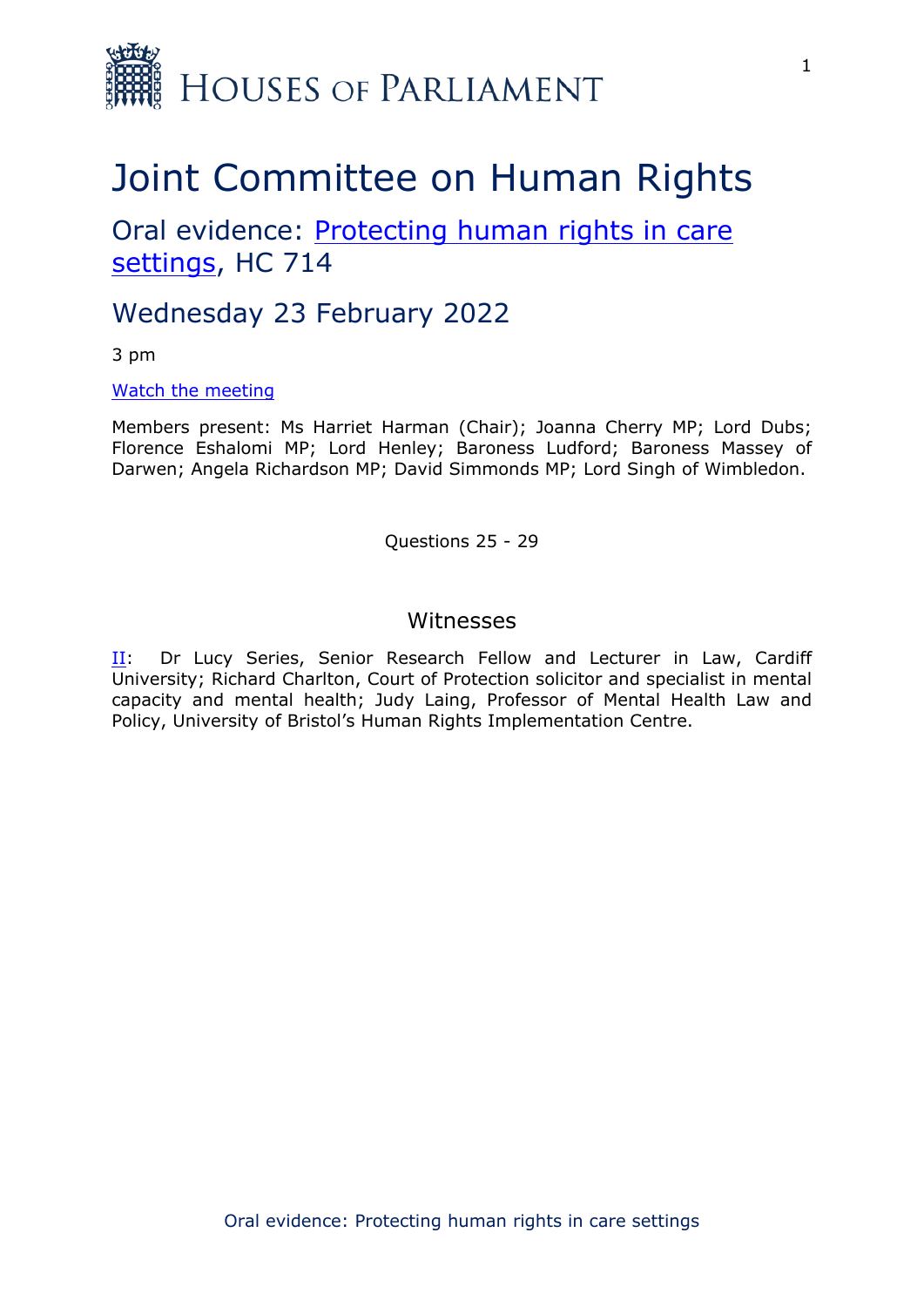

## Examination of witnesses

Dr Lucy Series, Richard Charlton and Professor Judy Laing.

Q25 **Chair:** I now invite our second panel to join us. We have Dr Lucy Series, who is a senior research fellow and lecturer in law at the University of Cardiff and a leading expert on the Mental Capacity Act 2005, the deprivation of liberty safeguards and the UN Convention on the Rights of Persons with Disabilities. She has also been a member of the Care Quality Commission's advisory groups on the deprivation of liberty safeguards for the past 12 years. Thank you for joining us, Lucy.

We can welcome in person Richard Charlton, who is a practitioner in mental capacity and mental health law and, as such, has been president of the Mental Health Lawyers Association since 2014. He is a senior peer reviewer in mental health law for the Ministry of Justice. Welcome, Richard.

We have Professor Judy Laing, who is a professor of mental health law and policy at the University of Bristol Law School's Human Rights Implementation Centre. Thank you very much indeed, all of you.

Perhaps I can start with this question. We heard about restrictive practices before, and you could just remind us of what these restrictive practices are. When can restrictive practices amount to deprivation of liberty? What is the impact of deprivation of liberty measures on the human rights of those who are in care, looking not only at the right to liberty and security under Article 5 of the European Convention on Human Rights but also looking at other rights, such as the right to protection of private and family life under Article 8 of the European Convention on Human Rights?

*Dr Lucy Series:* Thank you for having me here today. Currently, for the purpose of people drawing on care services, the deprivation of liberty is defined by a 2014 Supreme Court ruling known as Cheshire West. This established a legal test of whether a person is deprived of their liberty known as the acid test, and it says that if a person is subject to continuous supervision and control and they are not free to leave, then they are deprived of their liberty. This acid test replaced earlier tests that looked at how normal a person's care was, what kind of setting they were in and whether they had somewhere else to go. The problem with these earlier tests is they could leave quite large numbers of people with disabilities or conditions like dementia subject to quite high levels of restriction and even restraint before they qualified for any kind of safeguards or an independent check.

As an aside, I know that people are quite worried that, in the Government's proposals to reform the Human Rights Act, they are suggesting they might look to reform this test. In my experience, when we talk about liberty safeguards, the conversation can become quite abstract and technical, but really the kinds of issues that fall within the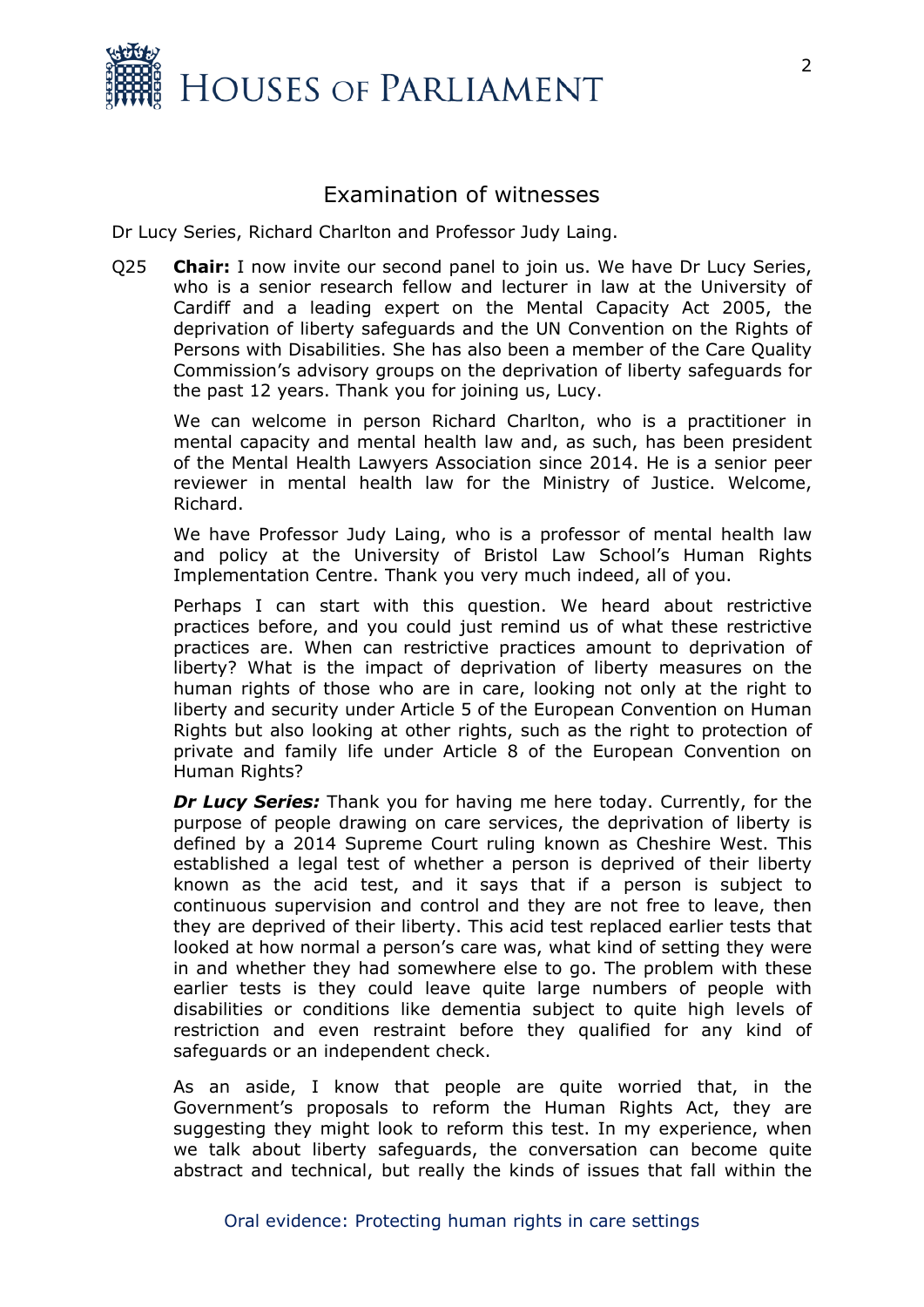

safeguards are very concrete and very human. Often, they fall within that remit of Article 8 as well. For example, the safeguards might look at issues around whether a person should remain living in their own home, perhaps with their family, or move into a care setting where others believe they will be safer. This can include situations where the person or their family do not want this.

The safeguards can also be involved where there are restrictions on people's contact with friends or family. This might be because of safeguarding concerns, perhaps about abuse, or it could be because the person imposing the restrictions is regarded as having too much influence over that person. Sometimes measures are involved to stop a person from having sex because it is believed they lack capacity or that they will be exploited. The safeguards can also potentially look to restrictive practices such as restraint or sedation, or locks or devices that restrict a person's freedom of movement where they are living, or rules imposed by care settings that prevent a person from coming and going.

There is a bit of debate at the moment about whether deprivation of liberty relates only to measures that prevent a person from leaving permanently. The Government take a narrower view, and that has had quite significant implications for the use of the safeguards to secure the rights of care home residents during the pandemic because, in theory, they were always free to leave permanently. They just had to isolate in their rooms when they returned.

*Richard Charlton:* Lucy has really covered the background of what amounts to deprivation of liberty. As a practitioners on the ground, we know that the impact of DoLS measures on care users with regard to human rights is really far-reaching.

**Chair:** Deprivation of liberty. I do not think most people know what DoLS are, so sorry to pick you up on that.

*Richard Charlton:* Sorry. I promised at the beginning not to use abbreviations, so deprivation of liberty measures are really the measures as described by Lucy. Article 5, the right to liberty, is clearly a starting point. In our experience and my experience of going into a care home initially and talking to somebody who is not free to leave, their reactions are between anger, depression, confusion and talking about suicide, and extreme emotions are often expressed. As part of that, the immediate reaction often is, "Why am I here? Why am I locked up? I've done nothing wrong. I've worked honestly all my life".

Talking about the role of the Court of Protection, quite often there is a fear of actually going before a court: "If I have done nothing wrong, is a judge going to find that I have done something wrong and I am going to be sentenced?" These are the kind of fears that some people feel hopefully it is a minority—as a reaction to being deprived of their liberty in care homes.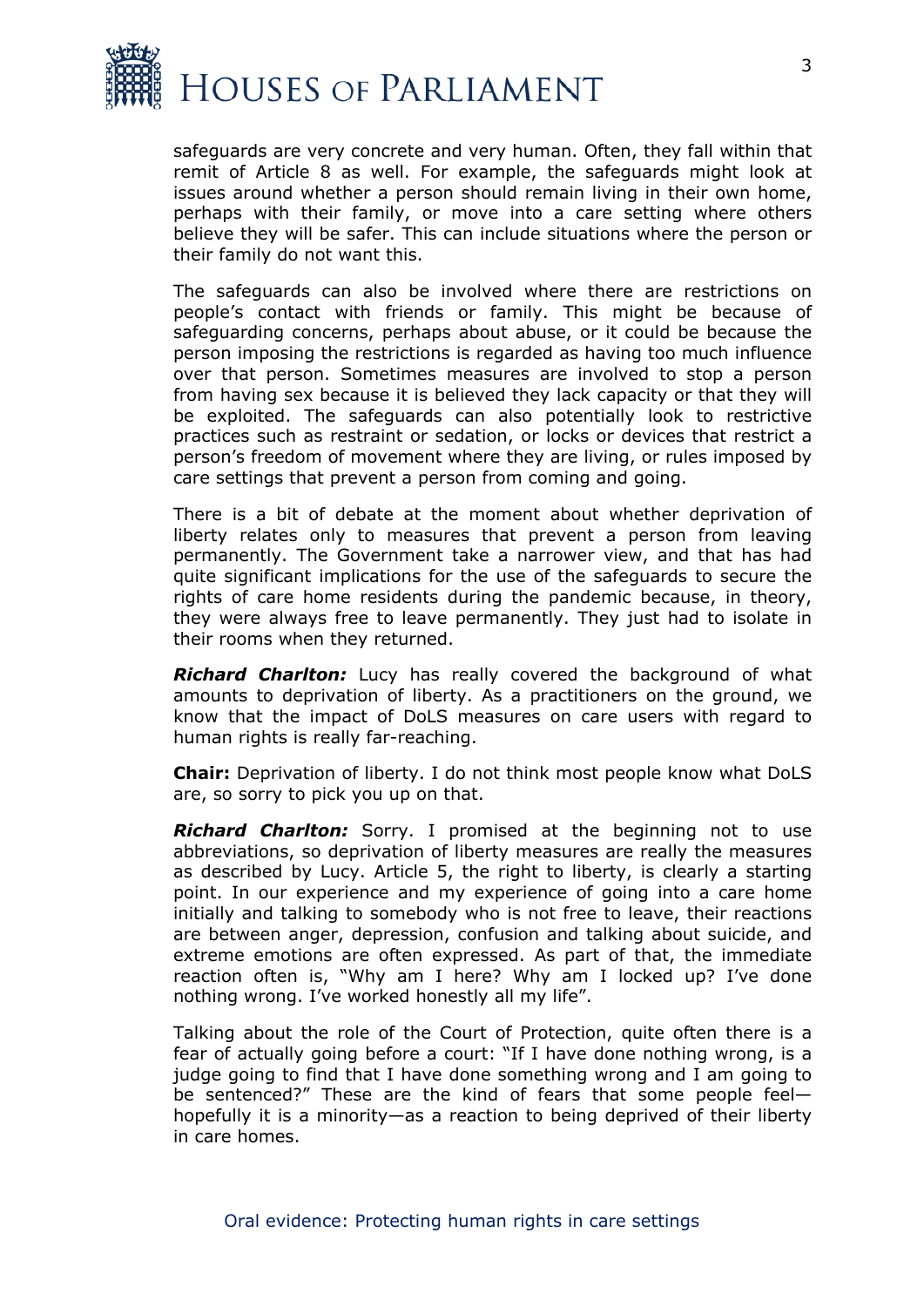

Moving on from that, clearly Article 8 has been discussed in terms of right to private life and family. Particularly in the pandemic, we have found that there has been very little community and family access, and that has clearly had a major impact on many of our clients. They have become much more institutionalised. They have become more confused. The lack of family contact particularly has often led to a decline in their health and a rapid increase in their dementia.

What is disturbing is that we find that, as the pandemic has lifted, care homes are very reluctant, frequently, to reinstitute access to the community and support residents in doing that as part of making their life as least restrictive as possible. Maybe that is partly to do with shortage of staff—I do not know—but we are given safety reasons, even when the care home is by the seaside and it would be easy for the residents to go out and get some fresh air. That is very slow to recommence, and it has a major impact on the quality of life.

Staff training is also a part of that, because what we are told is, "Mrs Smith just does not want to go out. We've asked her", but, when you talk to Mrs Smith, you learn that what has actually happened is that somebody has come in at, say, 2.45 and said, "All right, Mrs Smith. We can take you out now". Mrs Smith is confused. She has not been prepared to go out. She says, "I'm not ready yet. Not right now", so in the notes it is recorded that she does not want to go out. It rolls forward and forward, and Mrs Smith probably walks less and her health declines.

Looking at other rights, Article 3 is a major issue, unfortunately, in care homes as well. We often find that people are effectively forced to wear incontinence pads, for example. Sometimes they spend the night in excrement when they are not incontinent, but, because of staff shortage, they are forced to wear incontinence outfits. I know the courts have been concerned about this in the past, but sometimes it is that the funding and staffing are not there. It is one thing for somebody who is incontinent to suffer in this way, but if somebody is aware that they are not incontinent and is forced to lie all night or a large part of the night in excrement, it is an appalling situation. Certainly, that would amount to breaches of Article 3.

We know about the Article 2 issues. Clearly the way that residents arrived often from hospital and carried the Covid virus with them has been rehearsed before, but in other cases we have known of clients have remained in care homes because there has not been care provision for them in the community. There has been some delay in arranging that. They should never have been there. Because of delays in the process, they have been there much longer than they should have been, they acquired the virus and they died. There are Article 2 issues as well that are involved in these situations. A host of human rights are engaged in the situation.

*Professor Judy Laing:* It is good to be able to join you today. I just wanted to add a few points to what has already been said by Lucy and Richard in relation to the human rights issues of deprivation of liberty in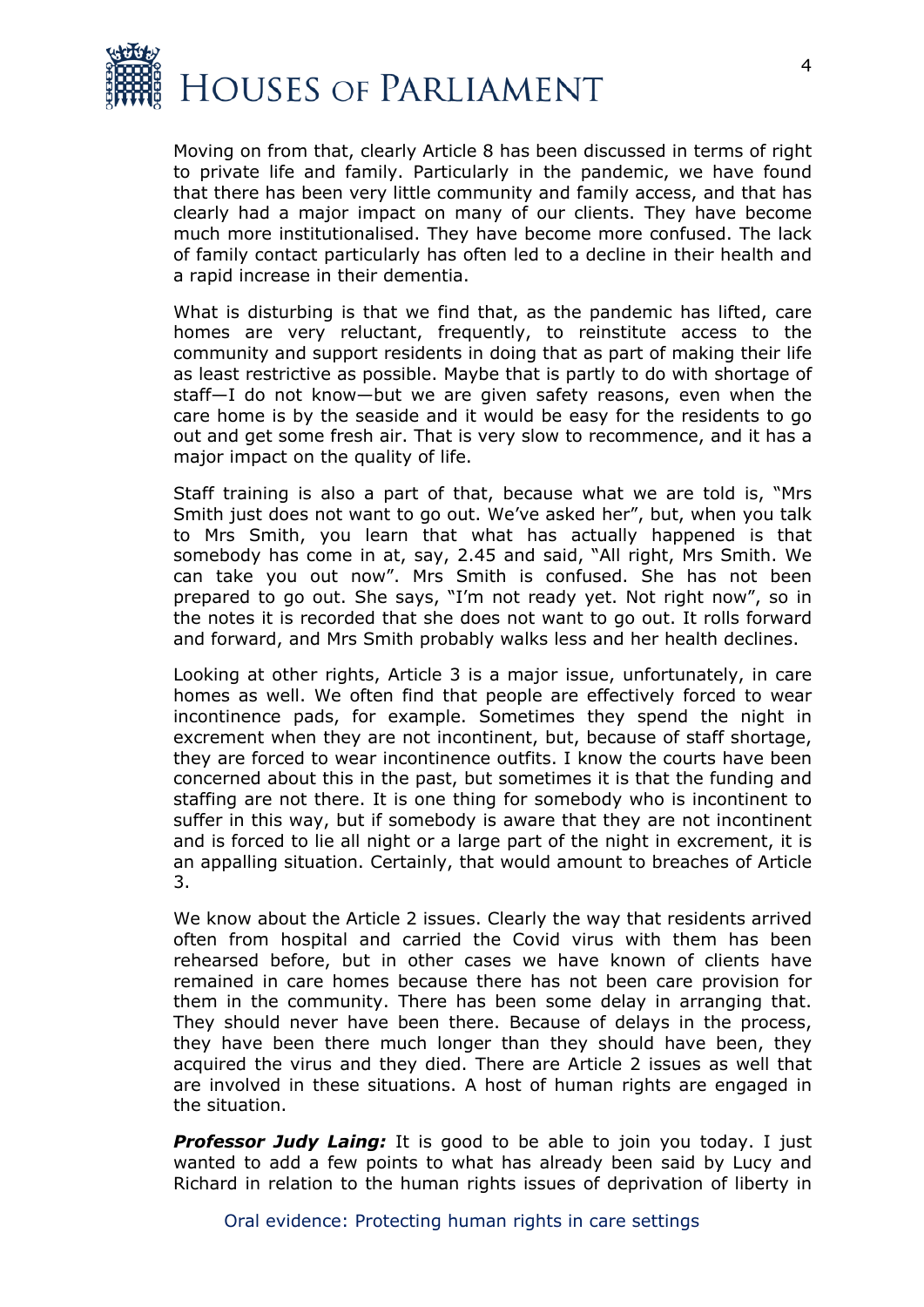

care homes. I will echo what Lucy said about the test for deprivation of liberty. The definition is very broad, both in international and domestic law. Lucy has referred to the Cheshire West case, and that did lower the threshold quite significantly. It led to quite a lot of concerns about the number of people who could potentially be deprived of their liberty in England and Wales without the right safeguards in place, which led to the new law being passed in the Mental Capacity Act.

That is reflected in European Court of Human Rights jurisprudence as well. The case of Guzzardi v Italy reinforced that approach to not being free to leave your place of residence, for example. The European Court of Human Rights has also stated that, in determining a deprivation of liberty, account should be taken of a whole range of factors, including the type, duration and effects, and how the measure is implemented.

The deprivation of liberty safeguards, which I think we are going to move on to a little bit later, are intended to apply in this situation, to comply with Article 5, and they are very much tied to Article 5. Quite how they work in practice, of course, to safeguard that right is open for considerable debate, and we are going to talk about that later. There is a range of restrictive practices that can amount to a deprivation of liberty. We have talked about those sorts of restrictive practices already. The examples that Dan gave, such as segregation, the use of seclusion, the use of physical restraints, stopping people leaving and the use of sedatives, which are chemical restraints, could potentially amount to a deprivation of liberty. There are also other restrictions that may be due to staffing restrictions, such as inability to leave the care home or the room, restrictions, perhaps, on daily rituals, and periods of time where you are left and unable to move could potentially amount to a deprivation of liberty.

I would echo what Richard has said about the engagement of other articles, potentially Article 3. Again, we are going to move on to this later on when we look at the potential for inhuman and degrading treatment. There is a higher threshold of severity for this right. It includes things like serious physical or psychological abuse or mental suffering, and the conditions of detention could very much impact, as well as the degrading treatment, so that also could arise in a deprivation of liberty situation. A number of Article 3 breaches in the European Court of Human Rights have in fact related to ill treatment where people are deprived of their liberty.

I would also point out Article 8, which is really important in this context. As Sam mentioned earlier in her evidence, this is not just about your right to see family; it goes beyond that to your right enjoy your private life. That means exercising autonomy, control and choice and the respecting of dignity. The sorts of things that could amount to a breach in a care home for a resident could be daily restrictions on contact with family and relatives, for example through visits and calls; oppressive environments; an inability to make personal choices, for example around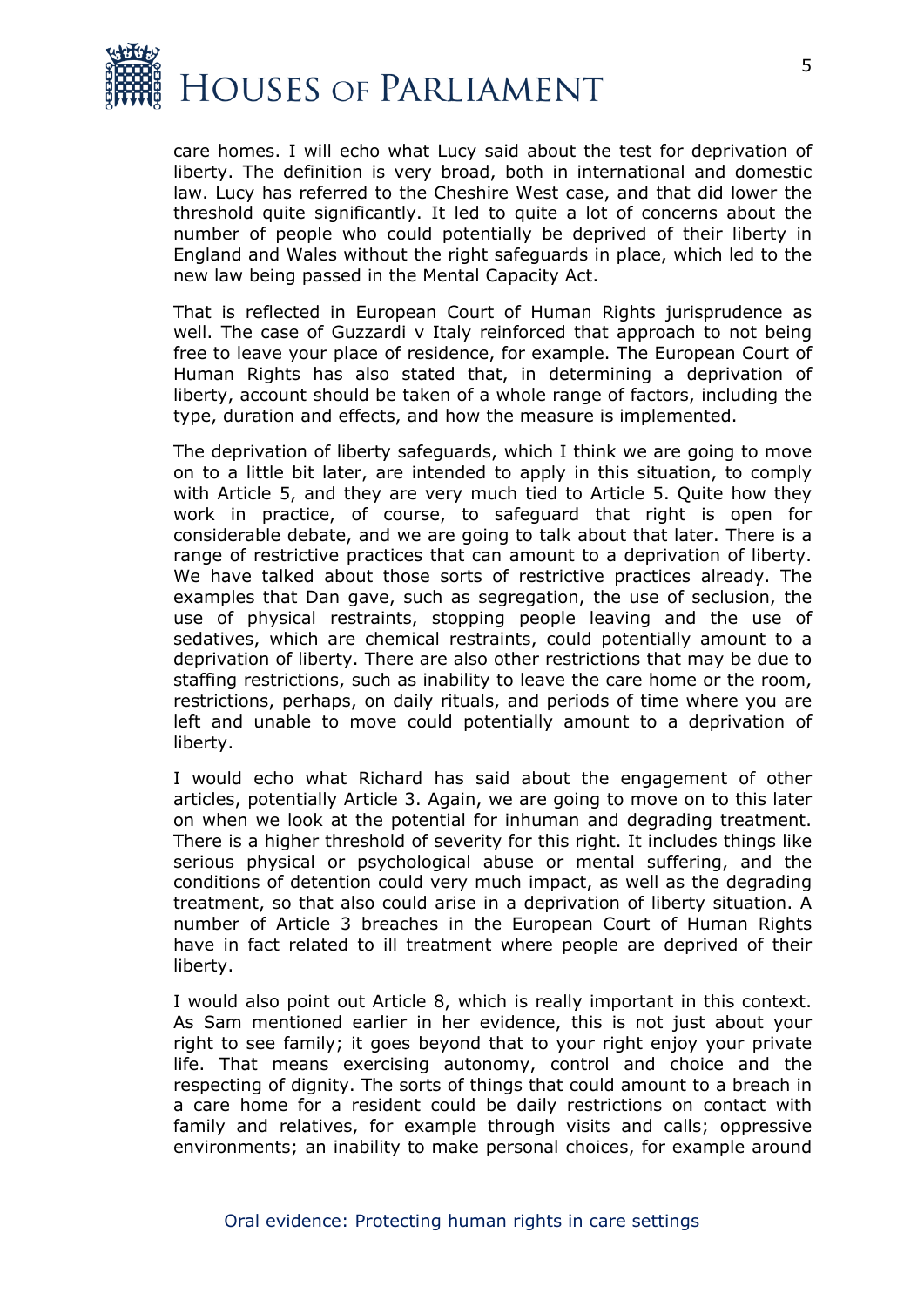

your food and drink, what to watch on television, and when and how to take medication; and limits on movement around the care home.

Another important example that may often be overlooked occurred in a European Court of Human Rights case called Stanev v Bulgaria some years ago in relation to a breach of Article 3. There were some extreme conditions in that case of a person who was detained for a long period of time in a care home in Bulgaria, but one of the factors that influenced the decision of the court that impacted on the Article 3 right was communally washing residents' clothes and allocating them at random. Again, that may be something that happens in care homes routinely without the right staffing in place, et cetera. Those are the sorts of examples that could amount to some of those breaches of rights.

Just to add one more point, we do not really know enough about how much training staff have on human rights of residents in care homes and what the level of training and knowledge is. I know that the Mental Health Act, which is another piece of legislation that regulates compulsory treatment, is monitored by the Care Quality Commission every year, and it produces an annual report. Certainly in the context of mental health facilities, it found that more focus on human rights was needed by healthcare services when using the Mental Health Act. We do not have that same level of detail around care services, but I suspect that if its findings in relation to health services suggest that, there are probably similar concerns around the quality and content of human rights training for social care staff as well. Hopefully that is helpful.

Q26 **Chair:** The deprivation of liberty safeguards are supposed to be, as the name suggests, safeguards, and there are processes in the system around the deprivation of liberty safeguards, but we have heard a lot of concern about delays in applying these processes, which are supposed to put in place the safeguards. Why do you believe there are processing delays and problems with following other statutory requirements for the deprivation of liberty safeguards? What issues does this cause in practice? Is the system actually operating, notwithstanding these delays, in the way that it was intended?

*Professor Judy Laing:* Mention has already been made of the deprivation of liberty safeguards. Essentially, they are designed to provide legal protection for people who lack the mental capacity to consent to their care and treatment in a care home, a hospital or supported living. There are certain conditions that need to be attached for a deprivation of liberty and an approval process. Essentially, the deprivation of liberty is made if it is in a person's best interest and it is the least restrictive alternative. The care home or hospital is known as the managing authority, and they, essentially, must apply to the supervisory authority, usually the local authority, for the deprivation of liberty authorisation. If it does not do that, it is going to be an unlawful deprivation and a breach of Article 5, as we have just mentioned.

There are two different types. You can have an urgent or a standard eligibility. The supervisory authority must carry out an assessment of six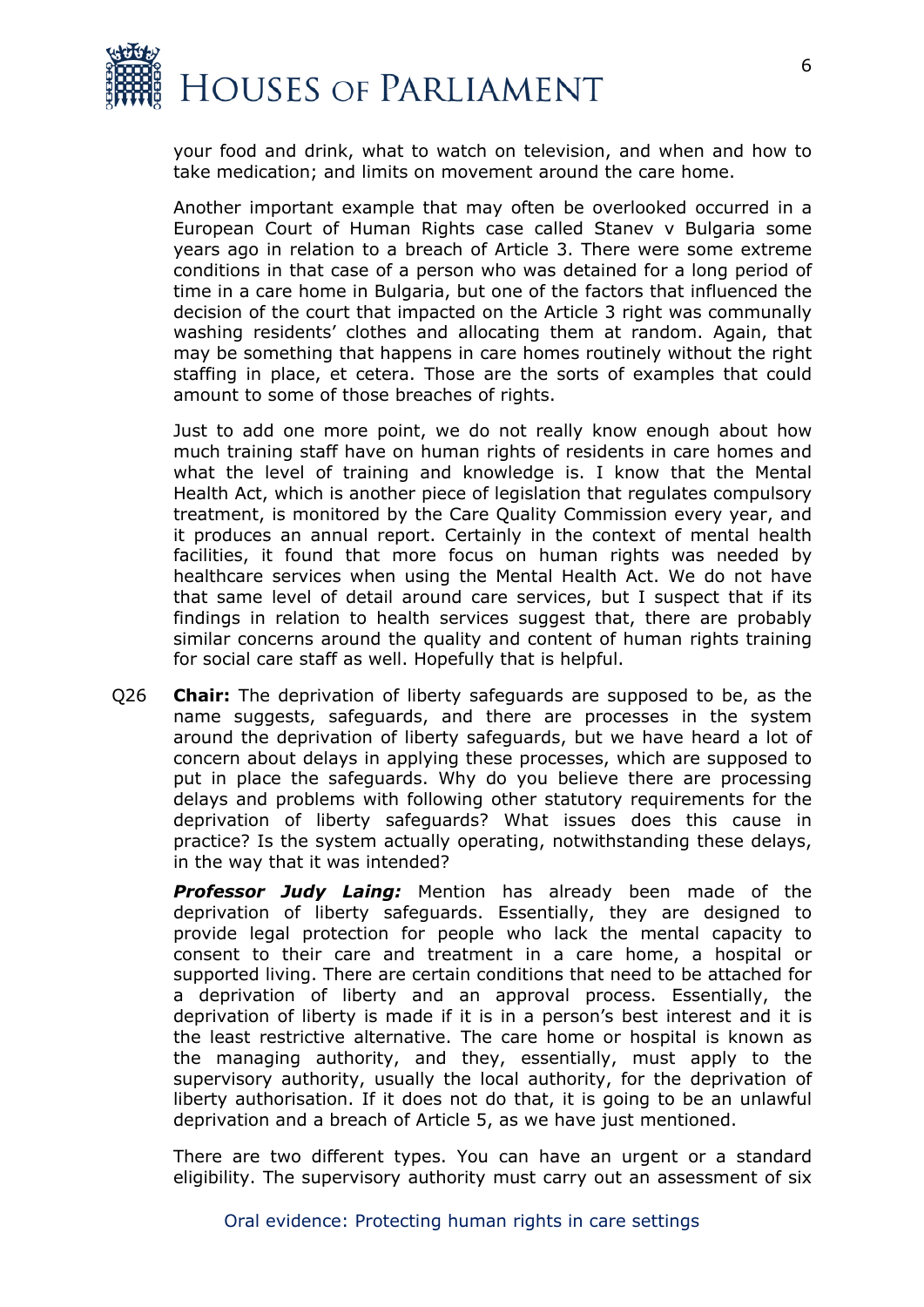

criteria for the standard authorisation by two assessors within 21 days. The current process has a number of checks and balances and procedural safeguards in place. The deprivation of liberty safeguards have been really dogged with controversy from the moment they were implemented. We have already heard them being described as unfit for purpose by various people such as the House of Lords Select Committee that looked at them as well as the Law Commission. There is a range of factors that impact on their implementation.

Particularly because the threshold was lowered in Cheshire West, we saw an exponential increase in the number of DoLS applications, and that has led to a rising backlog, which has been exacerbated by the challenges facing local authorities during the pandemic. The CQC state of care report last year, in which there is a small section on the deprivation of liberty safeguards that the CQC has some limited oversight for, notes that the issues have been exacerbated by the pandemic and that there is a number of reasons why this might be so. The problems are due to variation in knowledge and quality of training, poor quality of bestinterest decision-making and capacity assessments under the Mental Capacity Act, and then huge delays and backlogs in applications. It also noted that providers, the care homes, are not actually escalating the applications when needed.

We are seeing huge problems now. There have been online assessments for best-interest assessments that have hindered processes, and there has been a lack of visiting during the pandemic from family and other important people under the legislation such as the relevant person's representative who is there to provide support and advice. That also impacts on the whole process.

I know that there are regional variations between settings and between professional groups. The problems with the falling budgets that local authorities are facing, as well as the cumbersome nature of the process and the fact that things have to be done within very short time limits, mean that it is problematic. I think there are also workforce shortages for assessors.

Another problem is the fact that a triage system is in place, which I think local authorities have been encouraged to put in place, and that has led to some applications being deemed to be a lower priority than others. In fact, the Local Government and Social Care Ombudsman published a public interest report in March 2019 into local authority failures to carry out these assessments and has decided to investigate it because it has had so many concerns about the complaints that it has received in relation to the delays. I hope that gives you a little bit of an overview. I am sure Lucy and Richard will be able to testify as well to some of the challenges.

**Chair:** To give us a scale of the problems and delays, has there been any quantification of it? For example, has any assessment been done of how many people who have been in residential care have died before their assessment has been made about whether it is appropriate for them to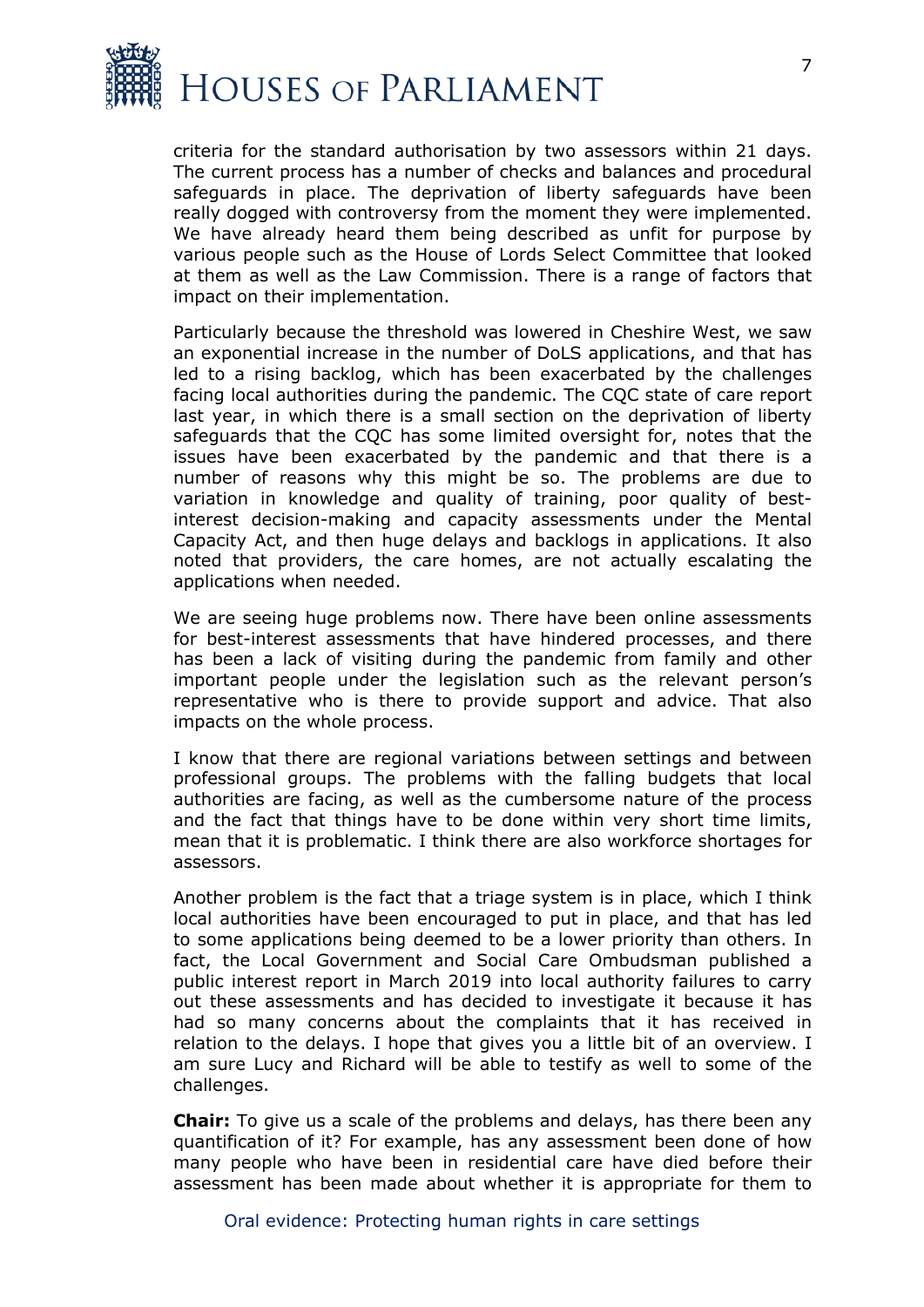

be deprived of their liberty, and how many incarceration years there are every year without the protection of these safeguards because the proper processes have yet to be put in place and yet that person has spent a year having been deprived of their liberty? What kind of quantification could help us understand the scale of these delays? I do not know which among the three of you would like to answer that, but perhaps we can go ahead and hear from Lucy next, and whoever wants to answer with the numbers can help us along the way.

*Dr Lucy Series:* As you asked that question, I just looked it up. At the end of the last year, there were an estimated 119,740 cases that had not been properly processed by DoLS teams.

**Chair:** By cases, you mean people who are in a deprived-of-their-liberty situation. What do you mean by "case"?

**Dr Lucy Series:** I mean that local authorities have received those applications to deprive a person of their liberty and they have not yet been able to get around to conducting the right assessments and securing the safeguards for them.

**Chair:** It does not hold up the applicant from depriving of their liberty, does it?

#### *Dr Lucy Series:* No.

**Chair:** Basically, these people are in a deprived-of-their-liberty situation. They are supposed to get it ratified, but it is not being ratified in the case of the number of people you said.

**Dr Lucy Series:** Yes, that is correct. What is happening is, since Cheshire West, which, as Judy Laing just explained, expanded the definition of deprivation of liberty, it is estimated that there are around 300,000 people drawing on care services who need these safeguards, most of whom are living in care homes or community settings. The current system of deprivation of liberty safeguards is quite resourceintensive, so the local authority is supposed to send out independent assessors to look for things like whether the person has mental capacity. It is not unheard of for DoLS assessors—in fact, it is relatively common to conclude that the person does have capacity, contrary to what was submitted by the care provider.

They are also supposed to look at whether the restrictions are necessary or proportionate or whether there are less restrictive ways of caring for a person. They are supposed to meet the individual and speak to them and their family about their wishes. They are supposed to secure for the person representation and advocacy and even assist the person or their family in using the safeguards to challenge arrangements, if they are unhappy with them, in court. Each of these processes is quite resourceintensive, and often that is right, because these involve very fundamental human rights considerations, but supervisory bodies have never been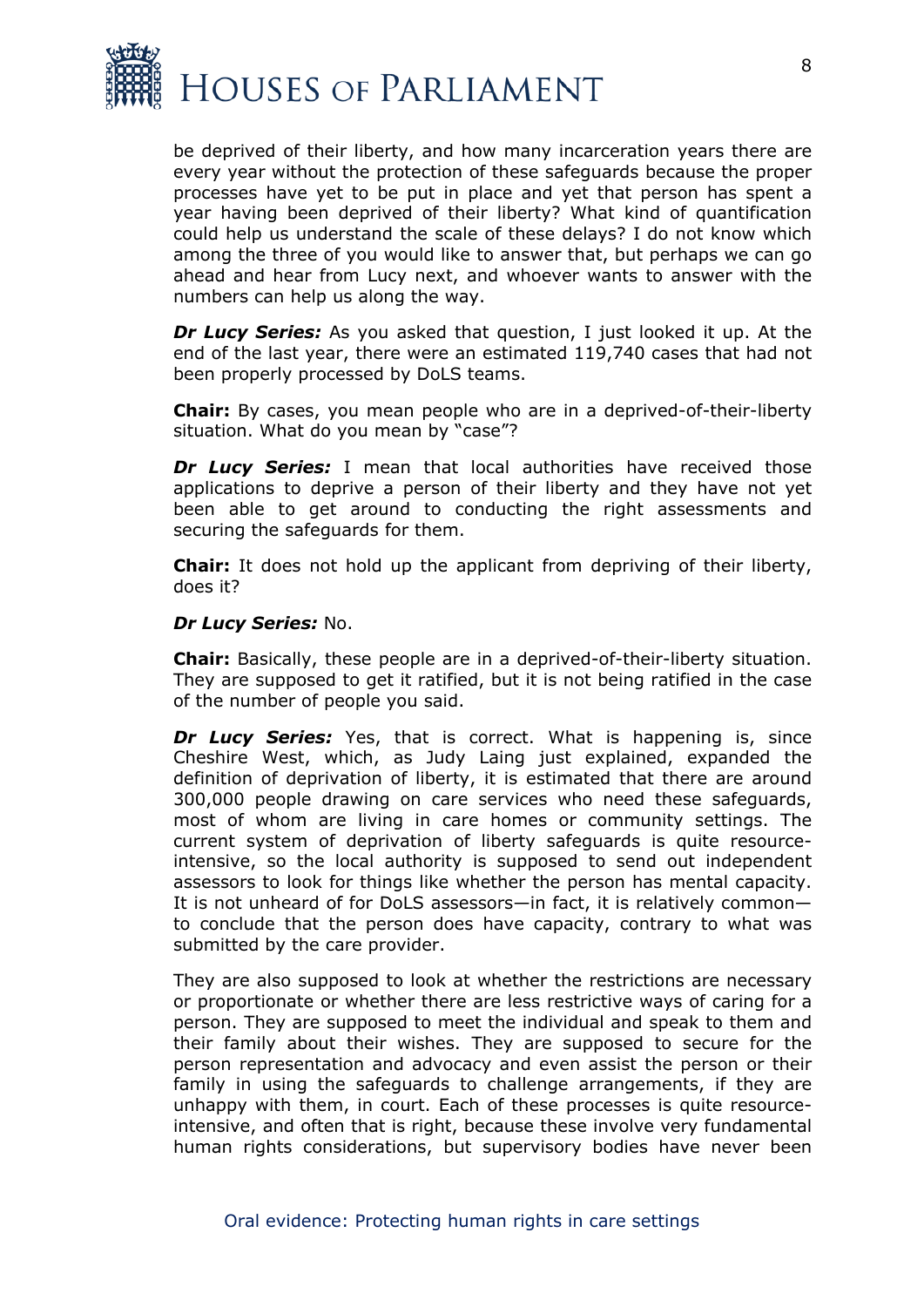

resourced to do this on the scale required, particularly after Cheshire West. That is what has led to this backlog.

Local authorities cope by a kind of triage process. They look at the paperwork as it comes in, and they try to see which have the most serious issues, and they direct their resources there. The rest get put in a low-priority pile where they may not get seen to. The problem with this is that things can get missed. That might be because they were not properly recorded in the paperwork submitted by the care home or the hospital to the supervisory body, or it might just be that something was missed or there was a poor judgment in that triage process, which is desktop-based.

For example, the Local Government Ombudsman was worried about this backlog, and it visited a local authority and looked at a sample of supposedly low-priority cases where these checks were not being conducted. From memory, I think the sample size was only about 50, and it found one case that was so serious it ended up having to go to court. Of course, when other people are stuck in this backlog, they do not get safeguards like advocacy. Some local authorities judicially reviewed the Government to ask for more resource, but the court said they could allocate resources from other budgets. This often means that it is drawn from front-line care services as well, and this clearly is not acceptable from a human rights perspective.

This has led us to a situation where the Government recognise that the system needs redesigning, so that is why they will bring in the liberty protection safeguards at some point, but it also really needs adequate resourcing, or the problems will not go away.

*Richard Charlton:* We view this more from a front-line point of view. I would say that no case that we take on referred by the Official Solicitor or any other route does not include periods of unlawful detention, because that is what this is. Sometimes we see the paperwork and a person has been unlawfully detained for years, in the kind of backlog that Lucy has been describing. What is so tragic on a human level is you see in that time that the person concerned has been objecting but has not reached or engaged in the process at all and, in that time, they have become much more disabled in their approach. Perhaps their dementia has got a lot worse. Perhaps they have been diagnosed with depression partly because of their situation. They are receiving medication for that, and, of course, maybe that is subduing them. The human cost is extremely high.

We talk about these figures of 120,000. These are all people with lives. In the case of dementia, they have worked as citizens all their lives, and now they are basically left suffering in a situation of deprivation of liberty that they just do not understand. The answers have been given by the others. There is clearly a terrible lack of resources. If cases come to us and we are aware that somebody is unlawfully detained, suddenly, in triage terms, they come to the top of the pile and they are assessed quickly by a local authority. The case moves forward and is examined by the Court of Protection because that is mostly where our work is.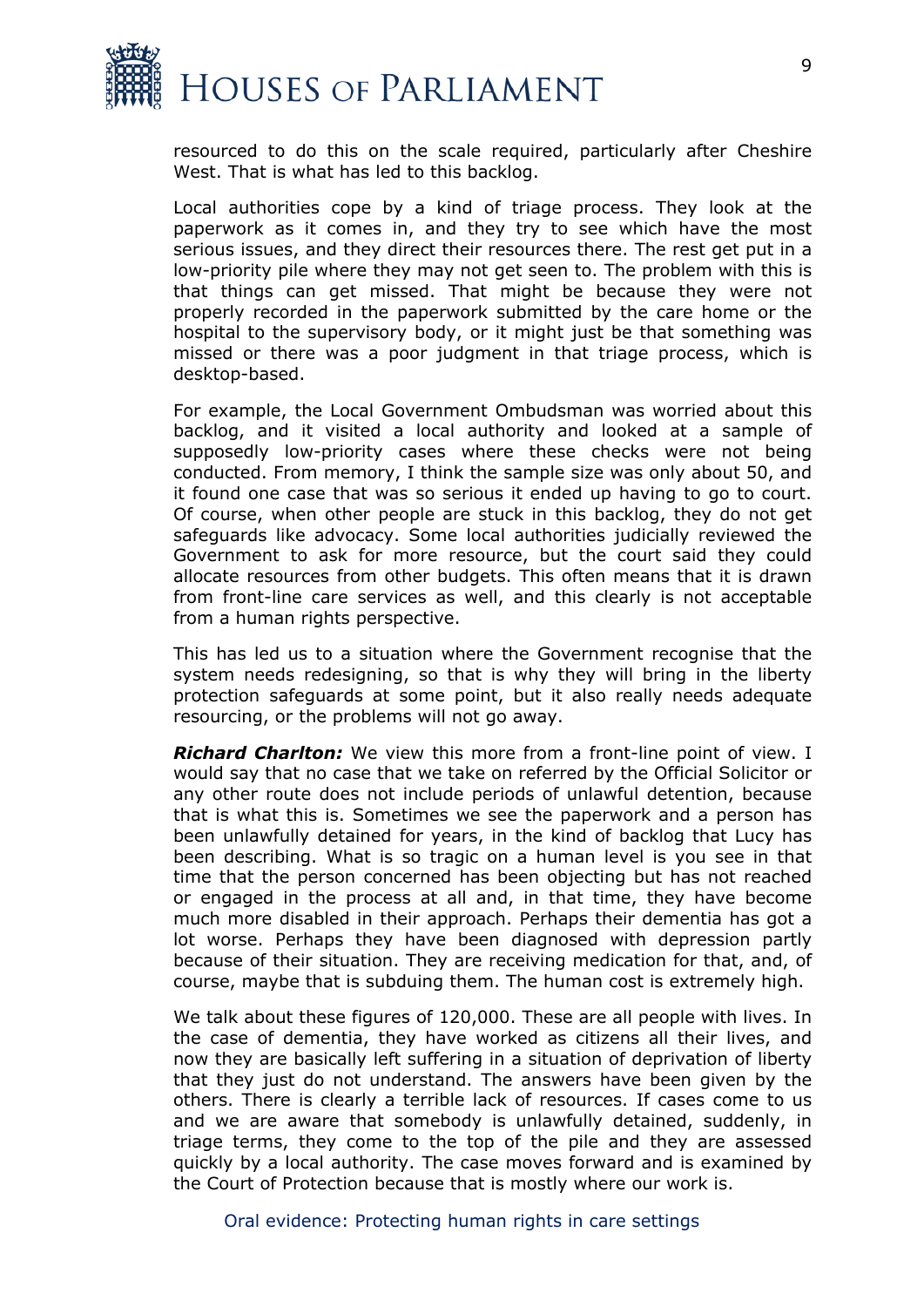

We are aware that, in taking that case, other people will also be losing out. That does not make us feel comfortable. As I say, we also feel extremely bad about the fact that a human life has been, often, wasted in that period of time. Quite frequently, when that case goes to court and is examined by the local authority afresh, as inevitably it is—it goes to the top of the pile, social workers look at it—and maybe there is quite an easy answer for the client to go back into the community; maybe more support is available. Of course, there are other issues about support in the community that I would like to talk about later, but the fact is that there is this huge army of people who are just detained unlawfully, and the figure is just appalling. As I say, it is clearly a lack of resources that drives that.

**Chair:** So some will be suffering in their unlawful detention. Others will die before the situation is resolved.

#### *Richard Charlton:* Yes.

**Chair:** Others will have got so much worse that, by the time the process reaches them; they are incapable of exercising that autonomy.

*Richard Charlton:* Yes, absolutely. Other life events may have taken place as well. For example, there may have been a family dispute and, as a result, perhaps the admission to the care home was for a respite period. Perhaps, with the right kind of support, the client could have gone back home, but, because of the time delay, the relative has sold the home and the options are reduced. Clearly, family support is extremely important for most residents in care homes, but sometimes there are disputes in the family and the care home resident is in a vulnerable situation that is not highlighted. Sometimes, by the time we are involved, it is too late. Sometimes clients are dying in the first two or three months of us being involved, which is a tragedy.

Q27 **Baroness Ludford:** That discussion sets the scene for my question, which is about challenging decisions. How adequate are existing mechanisms to challenge decisions and make complaints about deprivation of liberty, and do individuals in all care settings have equal access to such mechanisms? I see Judy is nodding vigorously, so I will start with her.

*Professor Judy Laing:* The short answer is they are not adequate and, no, people do not have equal access, but I will find it helpful to elaborate a little. Current complaints mechanisms are variable and inconsistent. The nature of a complaints system is that it is reactive, but, in order to be an effective complaints system, people who need to use it have to have access, so it has to be accessible and transparent. That is the biggest challenge at the moment.

It was mentioned earlier that there is an obligation on care home providers to investigate complaints, but, of course, the problem with that as a first port of call is that the providers are not independent and there is a huge fear of reprisals if you are bringing a complaint on behalf of a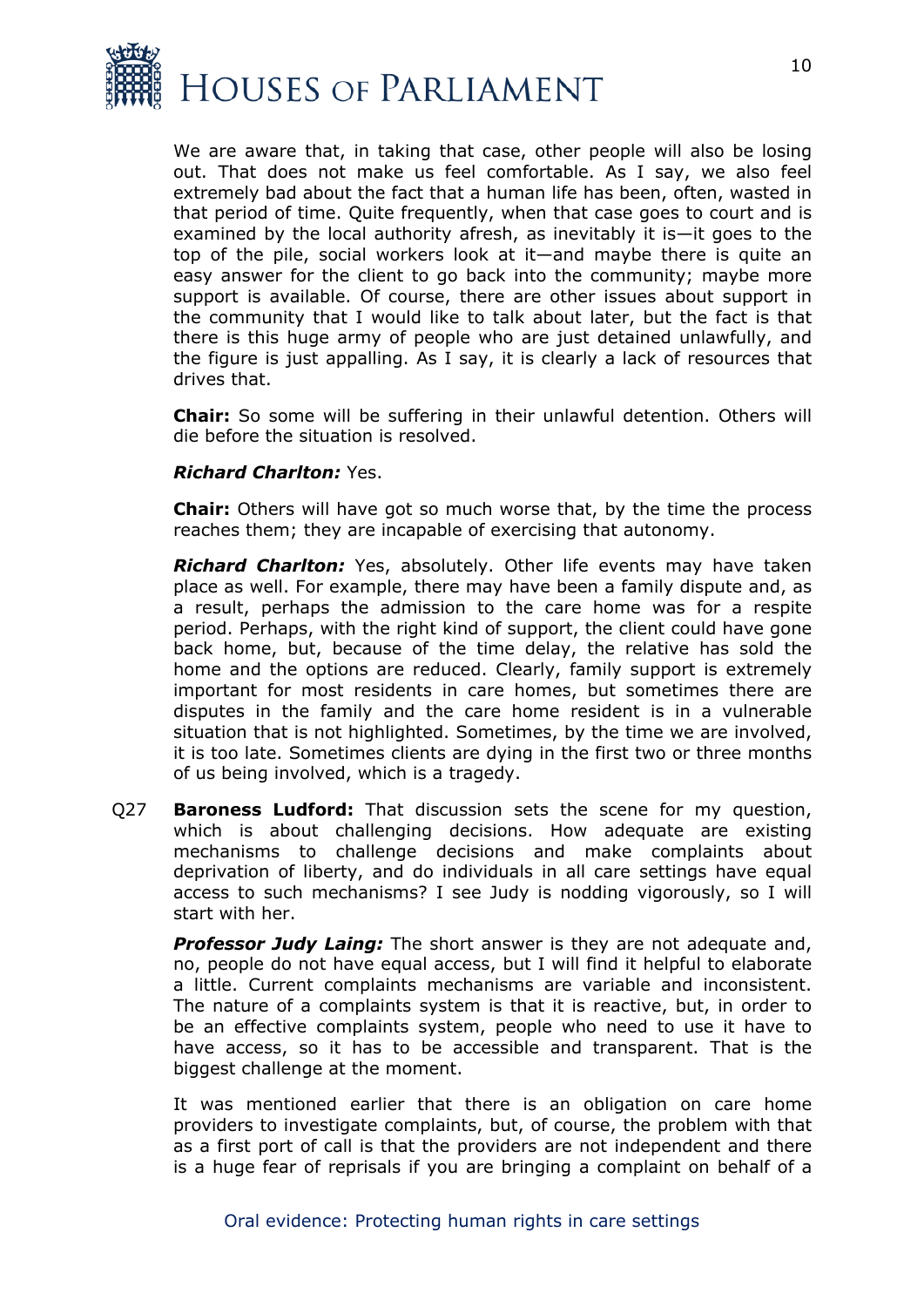

resident or if the resident is seeking to bring that complaint themselves. The next port of call for people in care homes at the moment, if they are not detained under the Mental Health Act, is to go to the Local Government and Social Care Ombudsman with an individual complaint. It has an online complaints system. Having had a mother in a care home who always struggled with access to her iPad, I know that being able to mobilise that as an effective complaints mechanism can be really challenging.

There are also current gaps in jurisdiction, such as the ability to investigate some parts of the care sector with the Local Government Ombudsman, and there is no legal duty currently, as I understand it, on providers to signpost to complaints services such as the ombudsman. There is a real issue about awareness-raising of those complaints mechanisms. Dan mentioned earlier that you can write to the CQC, but it does not have the power to investigate complaints at an individual level. It can simply take that information as intelligence that informs its overall monitoring and regulation of the particular service. The ability to exercise the rights is so important. If you do not have the awareness, knowledge and wherewithal to access them, I think it is always going to be problematic.

For people who are deprived of their liberty under the safeguards, there are supposed to be supports in place such as the relevant person's representative. It is usually a family member or a friend who can help you to exercise rights. There is also the support of an advocate, but, again, there are concerns about the quality and the variability of the advocacy service. Also, having a friend or a family member to act on your behalf may not always be helpful if they might not act in your best interest. There is a need for more research about the effectiveness of advocacy and how some of these safeguards work to help people to exercise their rights. Hopefully that has helped to give you a little bit of information.

**Baroness Ludford:** Can we go next to you, Richard? My apologies, I should have introduced myself. I am Sarah Ludford, a Liberal Democrat Member of the House of Lords.

*Richard Charlton:* We have to look at this in the context of the army of people waiting to be assessed. My understanding—others might correct me—is that there are a little under 500,000 people in care homes at the moment. My firm and lawyers like me are particularly engaged in the process whereby somebody who is deprived of their liberty takes challenges to the Court of Protection to see whether it is right that they should be detained for a lack of capacity, whether the requirements of a deprivation of liberty scheme are too restrictive and whether they should return home.

The figures of the cases that we take are, once again, extraordinary. If you start with, say, 400,000 to 500,000, in figures that we have recently obtained from the Legal Aid Agency, around 2,000 cases are funded a year, so you can see it is a bit less than 0.5% that are actually going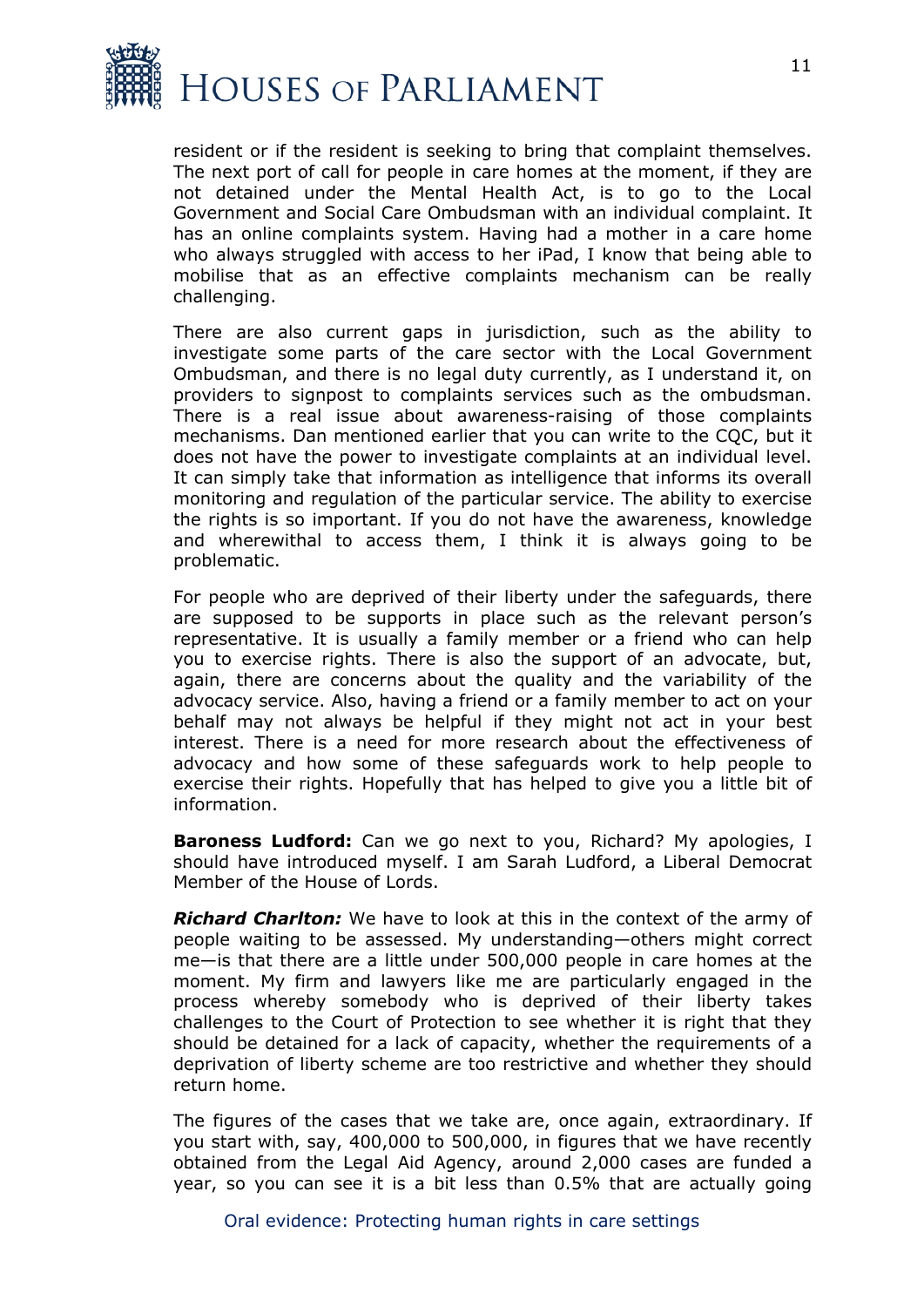

before the court. The Court of Protection has managed extremely well in the pandemic, from the court staff to the judiciary. It has managed a very difficult job moving towards electronic systems and so on, but these, in one sense, are the very lucky, very small minority of people who are in that situation.

We have seen a big backlog in terms of people going on the deputation of being actually authorised by the deprivation of liberty system. Following on from that, there is a chain whereby the relevant person's representative or a representative becomes involved, and they are supposed to support the care home resident, who is often frightened and confused. We find that those advocacy services operate in an extremely variable way. Regrettably, they sometimes operate as gatekeepers who take the view that it is in the person's best interests to stay where they are. They have been to the meetings. They have looked at the reports and so on, and, basically, the resident's case stops at that point.

Other advocates are quite outstanding, and they pursue that resident's case on, and it gets referred to the Official Solicitor and to us, but there are a whole series of hoops for, in a sense, the lucky few to make it through to the court, which is supposed to be the court that makes the UK compliant with Article 5, for that resident to challenge their detention in hospital. Once the case gets to court, there is really a very thorough review for these very few people who make that. There are often very positive outcomes that show that, if cases are examined properly and thoroughly, there is almost always a least restrictive option, be that more community access, a return to home or a move to a more suitable care home.

One of the other issues that we have not discussed to date is that, frequently, residents are placed in care homes miles away from their family or where they may have lived all their lives. That has been partly because of the pandemic or partly because there just was a vacancy around at the time. Once a court gets involved, issues about Article 5 and contact with family and access to family can be examined, and, in many cases, that resident is moved to a more suitable care placement. As I say, we really are talking about the few who make this stage.

I do not want to dominate this section too much, but there are other issues in relation to legal aid. Legal aid is means-free for people who are under the deprivation of liberty safeguards, but for those who are detained in supported living, legal aid is means tested. I am sure the others could help us, but there have been various figures about how many people are detained in supported living. The number is growing because housing benefit is obtainable in those situations, and it is much more difficult for those residents to bring challenges.

There are often no advocacy services that they are involved in, but if they manage to bring challenges then, as I say, they face a very severe means test such that if their savings are more than  $E3,000$ —as they may well be because they have not been spending in the pandemic, for example—then they have to start paying a substantial contribution. If the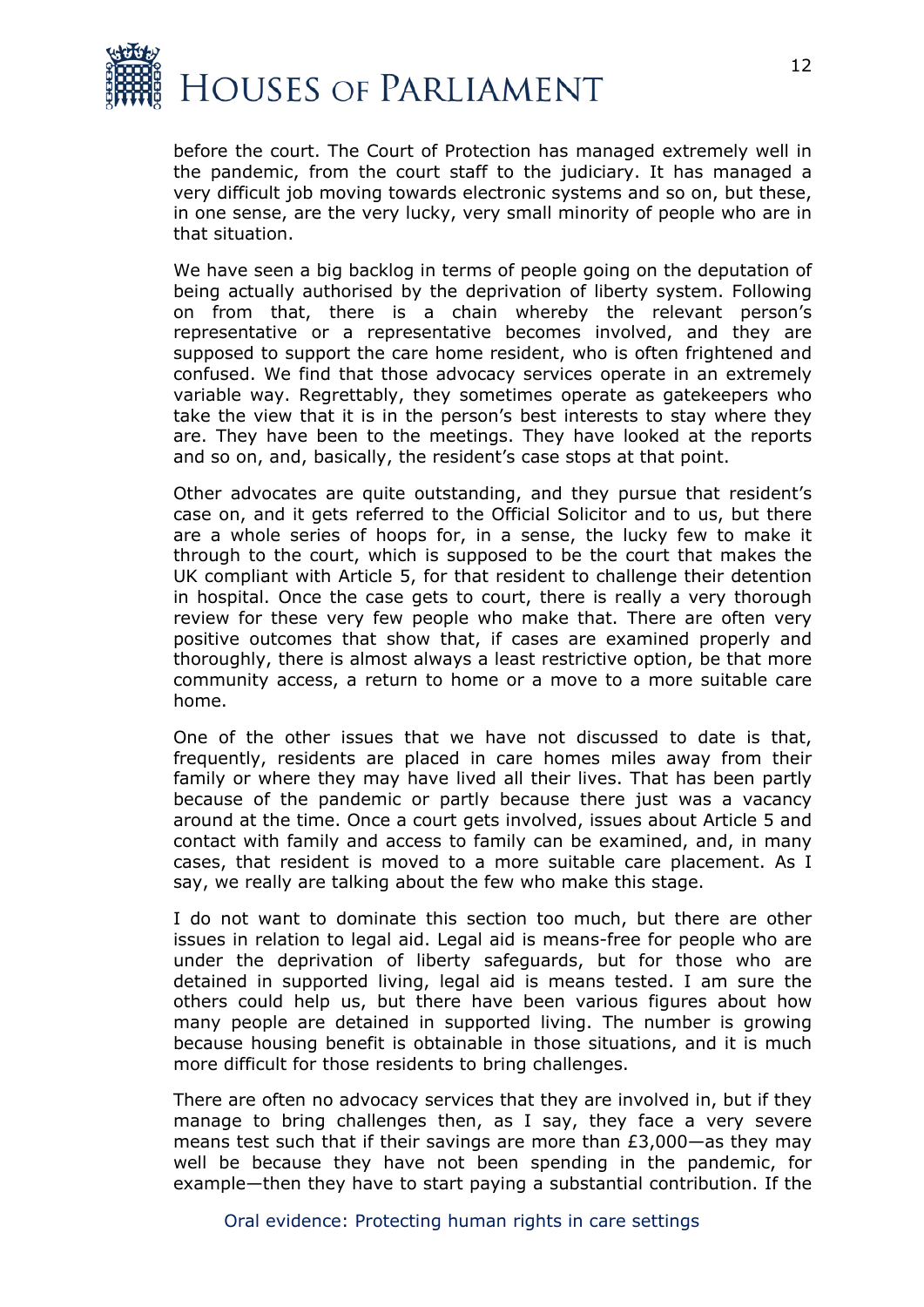

figure is more than £8,000, they will not get legal representation. It is very distressing to explain to somebody who wants to bring that case that they will have to provide their money in that kind of way if they want to get access to a court to challenge their deprivation of liberty. There are a lot of problems in the system. I know that we are coming on to talk about the liberty protection safeguards, the new system, later, but, as I say, the existing mechanisms are really failing the vast majority of people in care homes.

**Baroness Ludford:** Can I just ask you, Richard, two quick questions before I go to Lucy? You made it clear that you are talking about the small, 0.5% of cases that go to the Court of Protection. Would those cases have gone through other channels—for instance, the ombudsman before they get to you, or do they go straight to court? Secondly, you talked about advocacy services. Are we talking about professional advocacy services or about amateurs such as members of the family? I did not quite understand who the advocates were.

*Richard Charlton:* I am sorry if I was not clear. The ombudsman would not be involved. The ombudsman might be involved if there were certain situations where there was a complaint and it had escalated through to an ombudsman, but that would take a while. This is the pathway through to challenge your deprivation of liberty, and this was the response of the Government following the Bournewood case.

These are professional advocates. What is slightly confusing is that there can be family members who take on this supportive role to help the resident bring a challenge, but, often, family members are confused. They do not really know what is right. As has already been said, in a care home, residents are often frightened of the care home manager, rightly or wrongly: "We do not want to upset her. She might do this, that and the other". Those fears are probably exaggerated, but they are there. Family members sometimes feel that, if they make moves to challenge detention, that will make life more difficult or perhaps the resident will be evicted. Then, of course, we also have an issue that private paying residents are not actually covered by the Human Rights Act in terms of the care home manager as well.

As far as the paid advocacy services are concerned, as I say, the standard is extraordinarily variable. It is also disturbing that, of course, the people who are paying the advocacy services are the supervisory authority, who are also nominally responsible for the detention. I am not saying that there is any interference there, but one wonders at times whether some of the advocates are concerned that if they make too much of a noise then, of course, the local authority gets involved and then the Court of Protection and that might be a difficulty. To counterbalance that, there are some absolutely outstanding advocates who really are a great voice for their clients and their residents and a great support, but it is a very patchy system indeed.

When we set up our firm in Folkestone in Kent, we looked at a business plan and thought, "There are around 250 care homes immediately around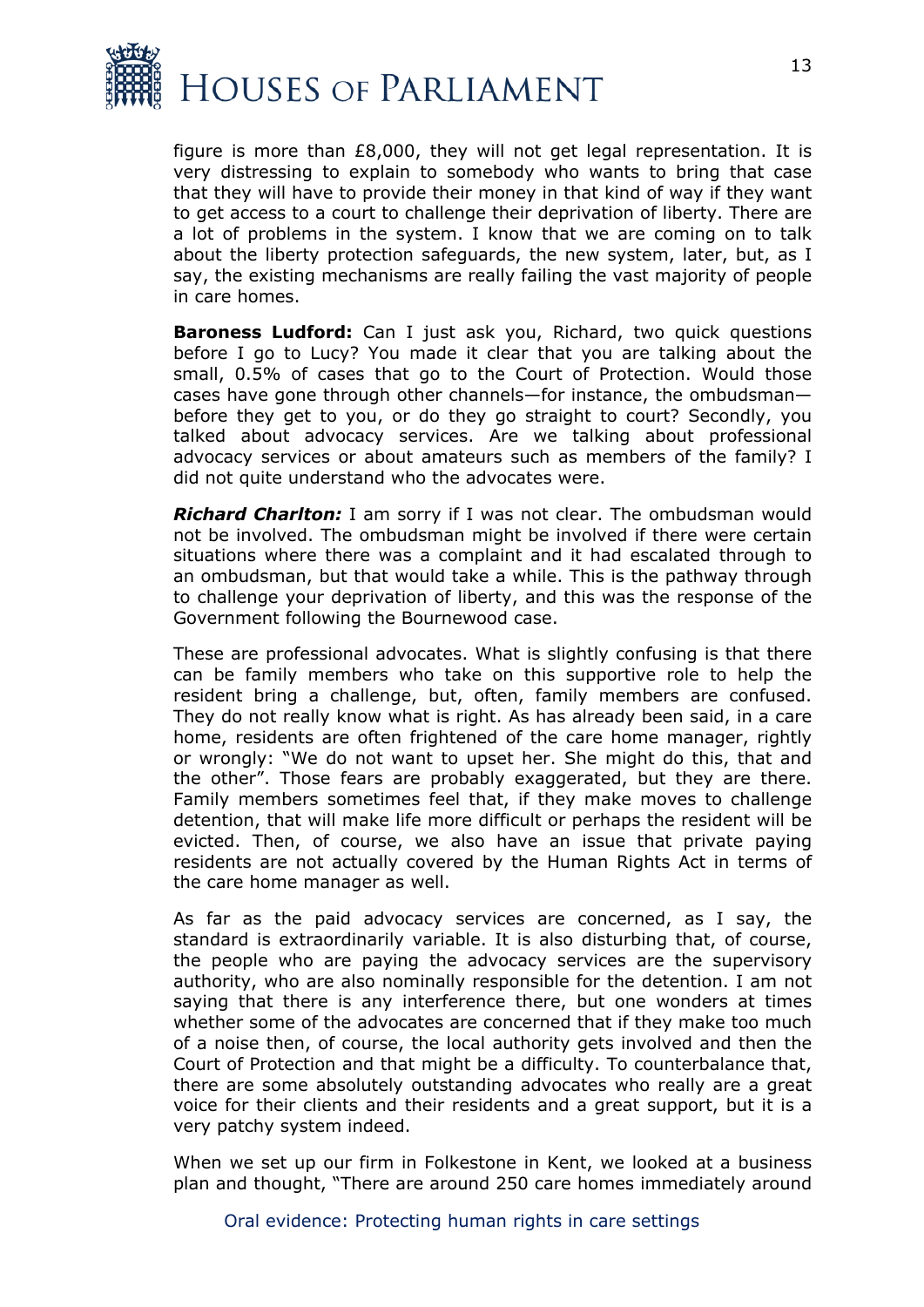

us. We will get some local business". Although we are recognised across the south-east and by the Official Solicitor, we have not a single case in terms of deprivation of liberty from any of those care homes. I cannot believe that, among all those care homes, there are not a few residents who would like to challenge their deprivation of liberty. Certainly, if I sit there in a lounge waiting to see a client, I am very often approached by somebody who says, "Who are you?" and, frequently, if they know I am a solicitor, "Can you get me out of here?" That is just anecdotal, but, as I say, there is an army of people out there who are not getting their rights.

*Dr Lucy Series:* I can put some numbers on the picture that Richard has been painting, which I find very familiar. A few years ago, we did some research, funded by the Nuffield Foundation. We looked at accessibility and participation in the Court of Protection for welfare cases in general, but deprivation of liberty cases were a subset of that. We found that, for care and welfare matters generally, it was extremely rare for people who were alleged to lack capacity or their families to be able to challenge care and treatment decisions made by professionals in court, even though we know from other sources, such as ombudsman reports and the House of Lords report from a few years ago, that disputes under the Mental Capacity Act are quite common and they can be very serious in human rights terms. Part of that is for the reasons outlined by Richard and Judy: that going to court is very scary, stressful and expensive, and many people do not even know that they have this right.

When we looked at a sample of the court's files, we also found that the process was slow, echoing what Richard was saying. In the sample of deprivation of liberty safeguards appeals we looked at, 8% of people died before they got a final decision from the court. I would say that, also, we found that, where the court was involved, finally, its involvement could be really transformative. That was because of the depth of scrutiny it offered and the broad scope of its powers. Just to reiterate, access to justice and the Court of Protection in general is a serious problem, and that includes under the deprivation of liberty safeguards.

We found, in fact, that people were slightly more able to go to court if they were subject to these safeguards, but the rate of appeal when we looked at it was around 1%, and that is still roughly what the Government estimate it to be. This 1% is 1% of people whose deprivation of liberty is authorised under the safeguards. This does not include appeals by people in the backlog or in services like supported living who do not have any safeguards, which is an estimated 58,000 people. Those people are very unlikely to be able to go to court if they want to challenge what is happening to them.

It is difficult to say how many people would want to go to court, because there have been no systematic studies looking at that, but the Law Commission, in its recent review of the deprivation of liberty safeguards, estimated that 30% of people subject to the safeguards at the moment were objecting to the care they were receiving. Some DoLS professionals will put this figure even higher still. This means that a really significant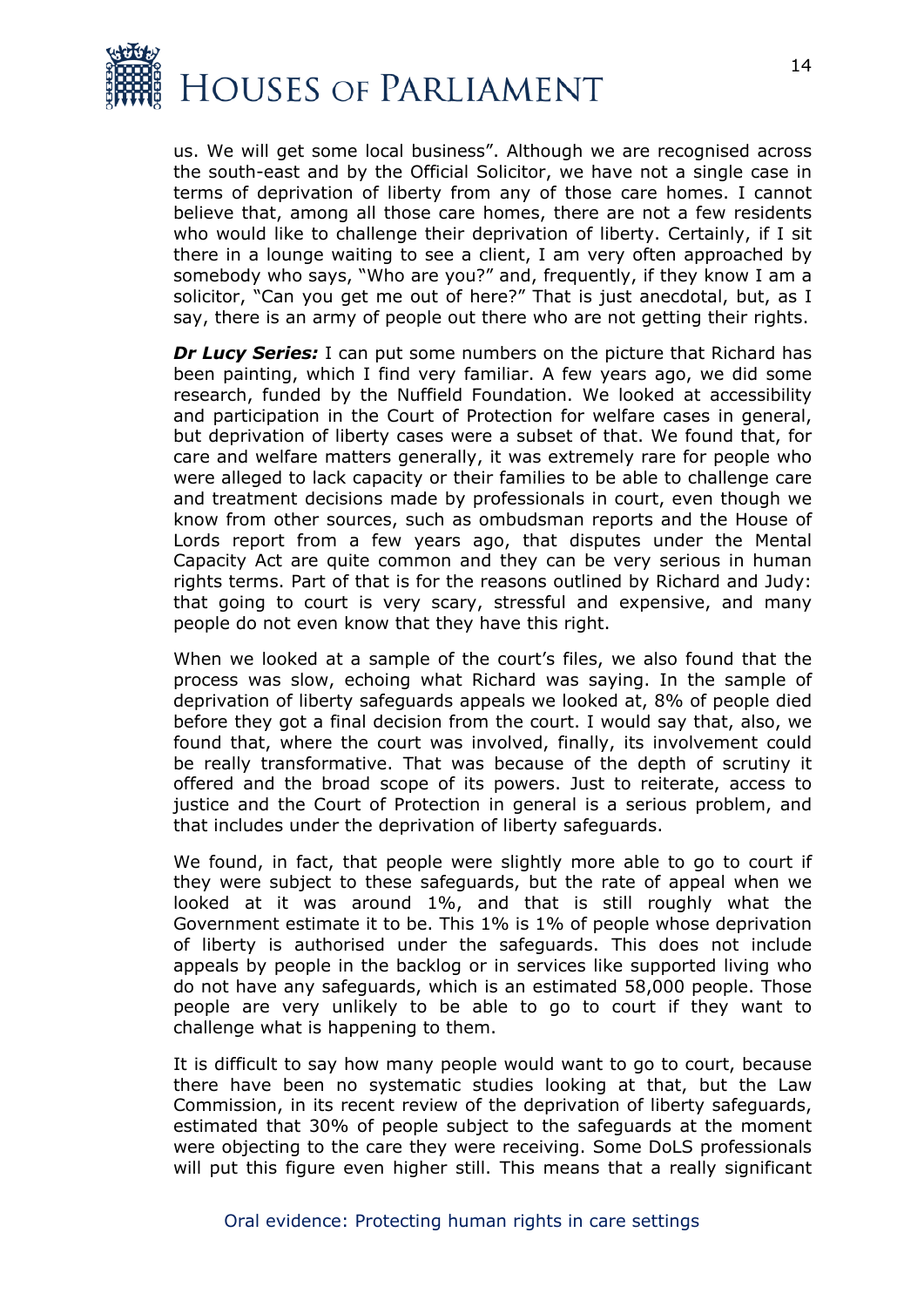

proportion of people who are unhappy with their restrictions are not able to exercise their rights of appeal in accordance with Article 5.

Often, that is because the route to appeal is stressful and challenging and people who are supporting them may not know how. Sometimes it is also because the people who are legally supposed to be assisting that person exercising rights of appeals—so the independent advocates that Richard was speaking about or the person's relatives acting as their representatives—think that it is not in the person's best interests to be given the help they need to challenge things in court, even though human rights law is actually very clear that these rights of appeal against deprivation of liberty are not discretionary and are not conditional on capacity or a person's best interests or what other people think.

Really worryingly, the Government estimate that this rate of appeal will fall to 0.5% when the liberty protection safeguards come into force. This is likely to be because the cost of Court of Protection litigation can be very high. We estimated it could cost around £10,000 for the local authority alone. You need to multiply that by the involvement of the solicitors for the person and the other parties, so this means that, from a governmental perspective, if you increase access to justice, it vastly increases the cost of the safeguards overall. We need to think much harder about the best way to facilitate and adjudicate these rights of appeal, and potentially even revisit primary legislation on this.

Q28 **David Simmonds:** I would like to ask about the use and collection of data. The evidence we received from Dr Series made reference to the relevance of this. Certainly we know that, in respect of children's social care particularly, the monitoring of data is very helpful in flagging up concerns, so I would like to ask whether you have a view about who should be responsible for collating data around this issue and what improvements you might like to see around it, if there are improvements specifically you could point us to.

**Dr Lucy Series:** I have some concerns about the data that we are gathering at the moment, but I want to caveat that by saying, when the deprivation of liberty safeguards came into force first in 2009, they were a completely new system, and we had little idea what we needed to be looking at, how they should be monitoring or what kind of systems data we needed to tell us if they are working properly. Over the past decade, we now have a much better idea of the pressure points that we need to be monitoring through data gathering and review.

The particular pressure points and issues that I would like better data to be collected on include understanding whether the safeguards actually change care outcomes for people. This is not data that is systematically gathered in the official statistics held by NHS Digital. It is also not something that the CQC routinely or reliably reports on. Sometimes we have to rely on anecdotal data, and what we really want is a systemslevel picture of how often, when these safeguards are implemented, people's situations improve as a result.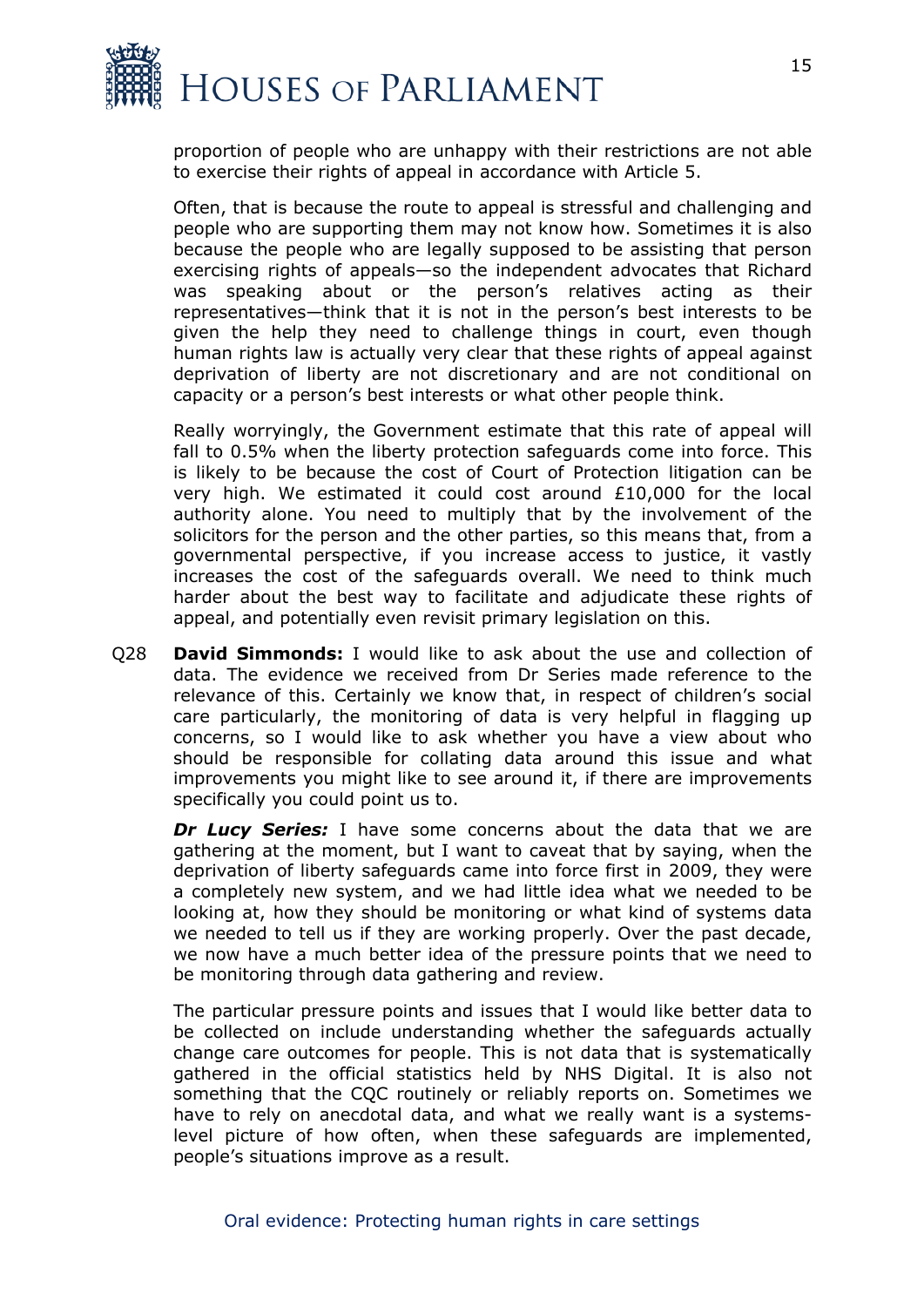

We also know very little about how the people subject to the safeguards experience them and their families. Although the CQC is going into these settings and is undoubtedly speaking to people and observing their care, that information does not seem to be gathered in a way that can be used in relation to the deprivation of liberty safeguards to tell us about people's experiences of the safeguards in particular as opposed to their care in general. It is therefore not coming through in the annual reporting that it is doing about the safeguards, so we know next to nothing about how the people who are directly subject to the safeguards, the person who is deprived of their liberty, feel about this process. We know slightly more but still relatively little about how their families experience it.

Another area where we need to collect better systems, statistical and qualitative data is looking at how key rights like advocacy and access to appeals are working. We would like to know things like who is being appointed as a representative—is it a family member or a paid advocate?—and how they are fulfilling that role. That requires better data to be gathered by bodies such as NHS Digital, and a slightly different approach from the Care Quality Commission.

Now, when the liberty protection safeguards come in, there will be new regulations that look at how these frameworks are monitored. This is a really great opportunity for us to reset what kinds of data we are gathering, what happens during inspections and how these safeguards are monitored. The Care Quality Commission could really look to how it monitors the Mental Health Act, which I know Professor Laing is a real expert on, and borrow from that when it comes to looking at how it monitors the DoLS and the liberty protection safeguards and how it reports on them.

**David Simmonds:** May I perhaps pursue a little further in terms of the collection of the data and whether you have a view about who would be the data holder that you think should be identified—forgive me if I slightly missed the point in your answer—so that it would be clear who was responsible for ensuring that the information that you have described the usefulness of was available and up to date at a given period?

*Dr Lucy Series:* That is an important question. At the moment, there are two data holders, and they are both really well placed to hold the kinds of data they do hold. The first is NHS Digital, which holds all kinds of data across the health and social care services. It does a very good job every year of presenting what data it holds and analysing it. The issue is that the data that it is given and that it is routinely collecting does not really tap into some of those systemic issues.

The other data holder is the Care Quality Commission. It holds data when care providers tell it that they have made a deprivation of liberty application or authorisation, which is called a notification. Now, at a systems level, that data is not terribly interesting to us because it is not telling us anything we do not already know from NHS Digital. What the Care Quality Commission can add is about the experiences of the individuals and how, in more qualitative terms, these safeguards are

Oral evidence: Protecting human rights in care settings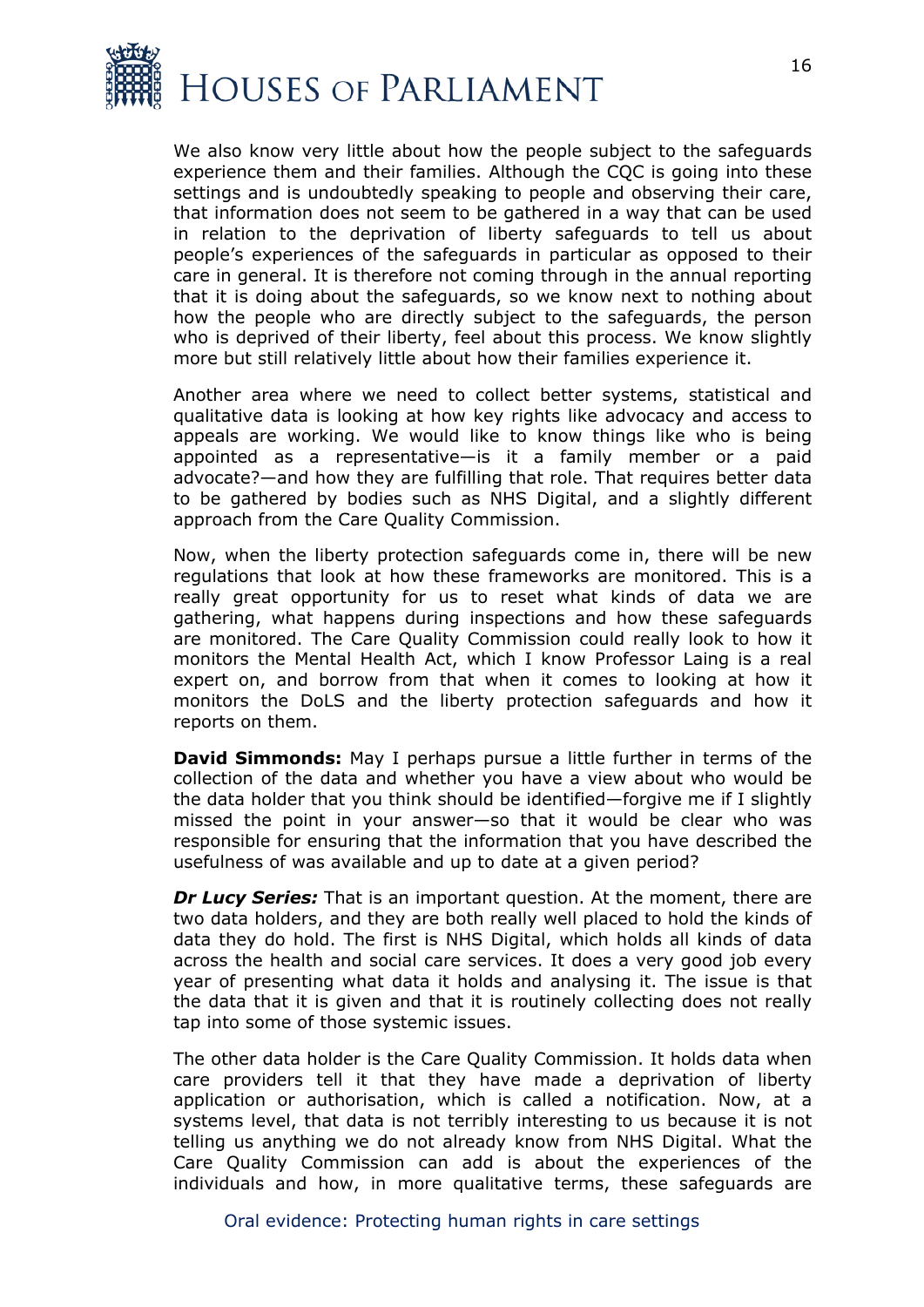

operating, so it can speak to the cared-for person and the family and go in and look at the paperwork in a way that NHS Digital is not going to. It can gather that data and it is very well placed to do that. It does it very well under the Mental Health Act, and it can learn from that in how it applies that to these safeguards.

Q29 **Lord Henley:** Dr Series mentioned the liberty protection safeguards, and, as you know, those were planned to be introduced in April of this year to replace the deprivation of liberty safeguards. That has now been delayed. What changes do you understand will be made by the new system, and how much do you think the changes will help? What further changes would you like to see? That is important.

*Dr Lucy Series:* The liberty protection safeguards have been delayed. I will not be popular for saying this, but it is probably wise to wait for a time when providers, local authorities and NHS bodies can put their minds to it properly. At the moment, they are very busy coping with the fallout from the pandemic. The safeguards were intended by the Government to be more proportionate and a more comprehensives system for protecting rights to liberty and care. This is because, partly, the existing system under the deprivation of liberty safeguards could not cope with the scale required after the Cheshire West ruling. It is also because the system did not apply in certain care settings where we now know that people are deprived of their liberty, such as supported living.

The way the new process will work is that the first tier of checks will be undertaken by the professionals who are already involved in planning a person's care. They will not be independent, which is a weakness of a scheme, but the hope is that this will encourage these front-line professionals to properly assess capacity and think about human rights from the outset. This documentation will then be sent for desktop review at the responsible body by an independent person. That person will be independent, but they will have only the paperwork to look at. In the majority of cases, the authorisation will be issued on that basis.

However, if the person is identified as objecting in some way to their care arrangements, or if they are in an independent hospital, the independent reviewer will refer this to a specialist professional, called an approved mental capacity professional, who has much broader powers and discretion to look into things, speak to people, conduct assessments and perhaps try to negotiate changes and improvements. The Government also hope that these professionals are going to mediate disputes, avoiding the need to go to court.

On paper, this may potentially improve things, but there are worries about people falling between the gaps and not being identified as objecting, or there being some problem with their care when there needs to be that additional scrutiny by the right professionals. There are also concerns about potentially very long durations under this new scheme without the need for fresh assessments or reviews, amounting to years. There are concerns that access to advocacy, so that is independent specialist professional advocacy, is going to be much more limited than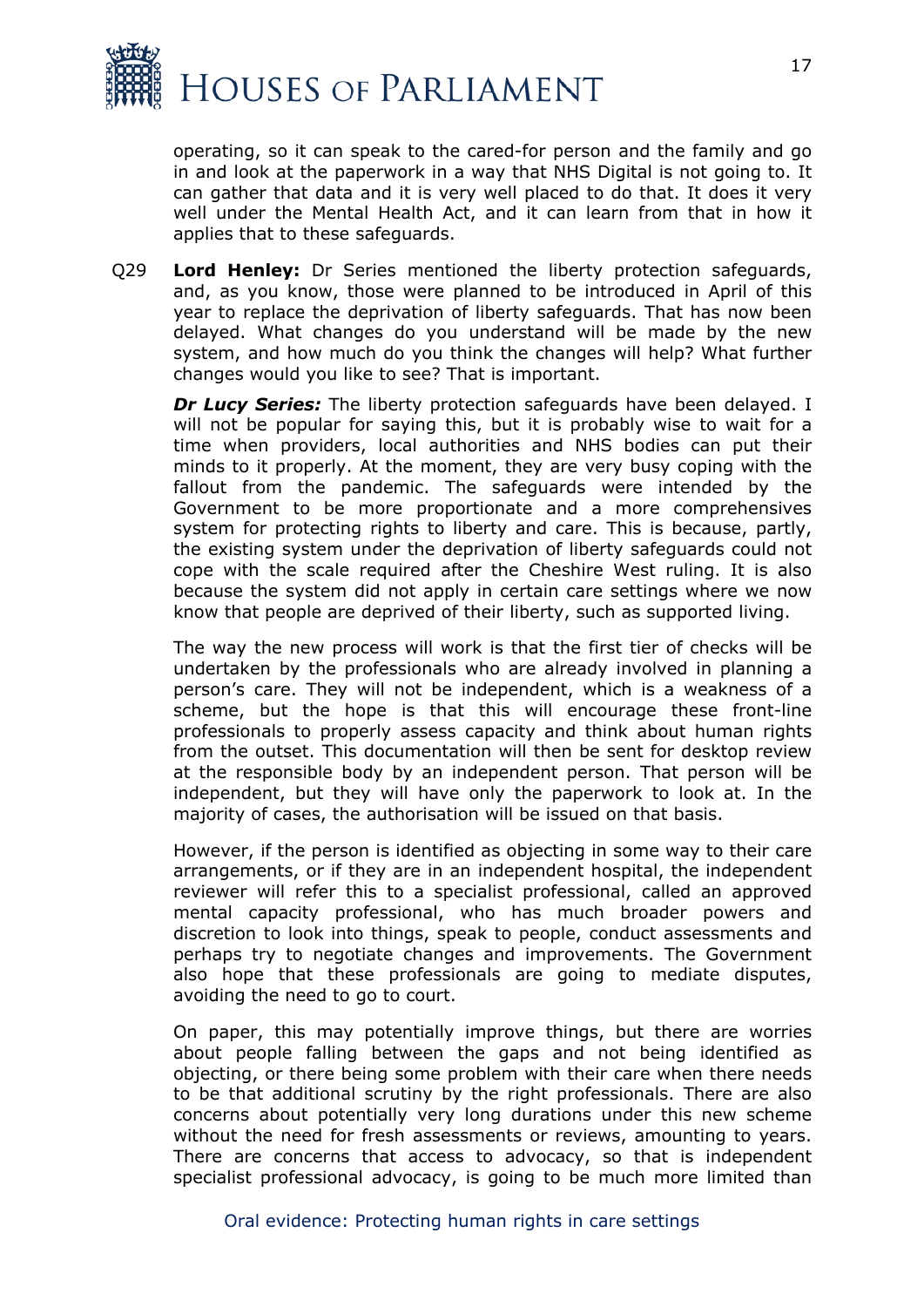

the Law Commission proposed. The Law Commission had wanted lots of access to independent advocacy to make up for the shortfall in independent scrutiny within the rest of the scheme.

Rights of appeal look set to be even weaker than under the deprivation of liberty safeguards, as I have already mentioned. This means that, if people are unhappy and they want to challenge, they might find it even harder to do so.

We need to help, at this stage, responsible bodies and care providers to make the new scheme work as best we can, supported by a really robust code of practice that could potentially address some of these concerns. There needs to be strong professional training and adequate resourcing, but we really need to keep our eye on this through better monitoring and data collection, so that we can revisit things in the future if it is not working properly. There is a case, potentially, for parliamentary postlegislative scrutiny in a few years' time, to see whether we need to go back and amend the primary legislation.

*Richard Charlton:* I would agree with what Lucy says. We have an awful lot of concerns about the lack of independence on the ground. I am still not entirely clear about the role of the care home manager. I know, initially, the care home manager used to play quite a role in arranging assessments. I am not entirely clear how the assessment for mental disorder would be arranged. As I say, the burden on the care home manager would be very difficult. I think that the Government have recognised that and have stepped back from requiring the care home manager to have this particular kind of a role. There is recognition of the idea that there should be, perhaps, somebody less involved directly making these initial assessments.

Anecdotally, we know that, going into care homes, we are frequently met by the care home manager, who says, "I don't know why you're here because Mrs Smith is fine here. She is happy. It's not a problem". You sit down with Mrs Smith on her own and she wants desperately to get out, but she is afraid of the care home manager and does not want to offend them: "They are kind and helpful, but I want to go home". Assessments starting at this kind of level is of great concern to us.

As Lucy said, if you have a good advocacy service going in and supporting the resident then, clearly, matters would be looking up. I am still very unclear. There is no code of practice yet. The regulations are not clear. The role of advocates still is not clear. I know at the moment the system takes a long time, but it has good assessments behind it. It has a psychiatrist. It has a good independent social worker, usually through a best-interests assessor.

The danger here is that we have a DoLS-lite and that we face the risk, given the extended periods that Lucy talked about, where we go up to three years before any of these reviews take place. We risk building new "back wards". When I was a social worker years ago, the big psychiatric hospitals used to have back wards where people with dementia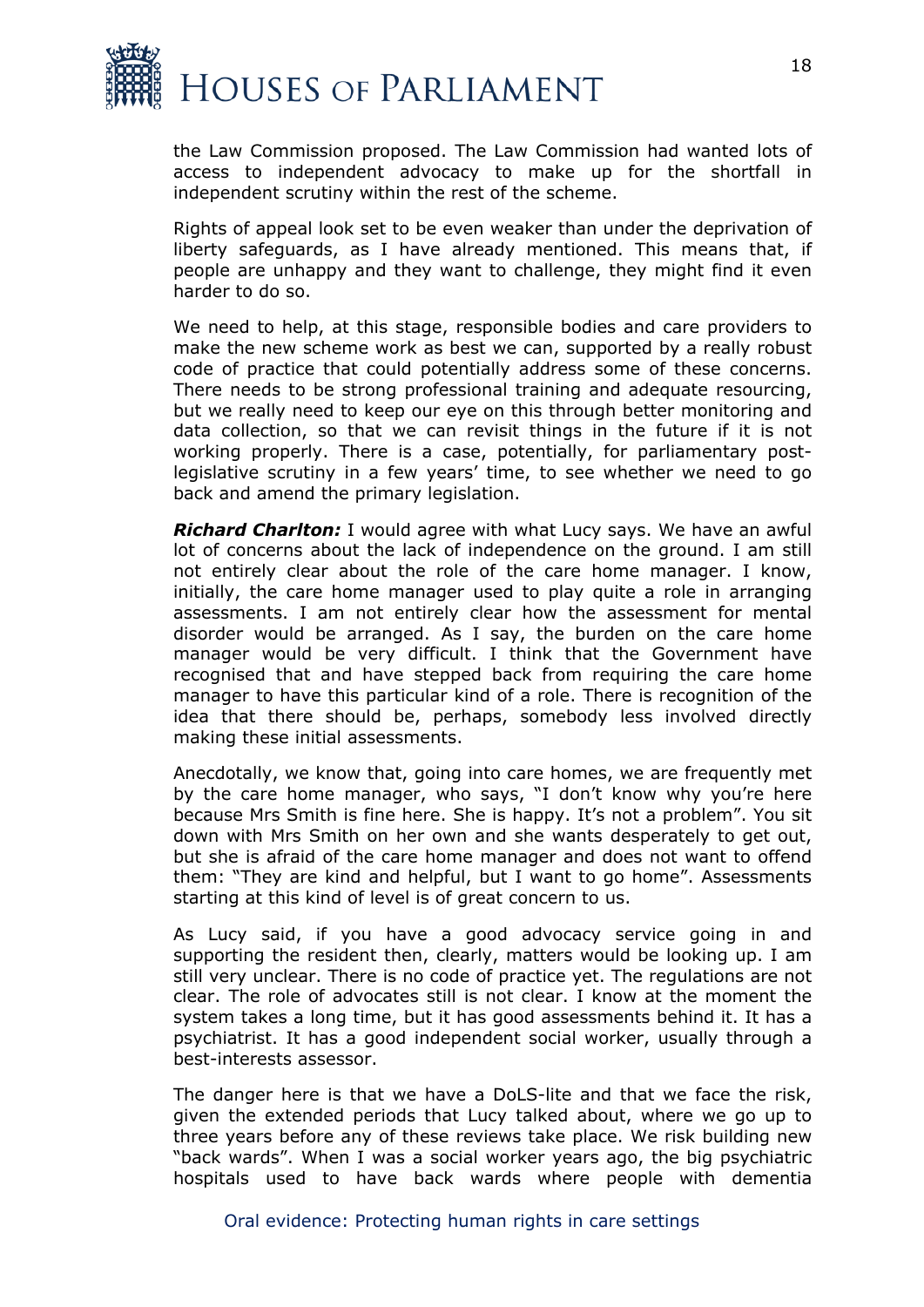

particularly really just spent the rest of their lives without any very good effective review. I fear that, in this kind of system, we are going to have people who have no rights to advocates, whose voices just are not heard and who just fall off the system.

I find it difficult to follow all the LPS developments. It seems pleasing that it has been stopped, although the principle of its expansion to cover people in the community and supported living is a very good one. I am just sceptical at the present time about what it could really do in terms of human rights for the residents that we are talking about.

*Professor Judy Laing:* I have a few additional thoughts, but I would certainly echo what both Lucy and Richard have already said. The Bill had a very turbulent passage through Parliament, and there were a number of changes and compromises made along the way, so quite whether it is going to provide a stable basis for reform remains to be seen, particularly because the effectiveness of the law will obviously depend very much on how it is interpreted and applied, and we have no way of knowing what the code of practice is going to look like yet and all the accompanying regulations, which is going to be challenging.

I have a few positive comments and a few negative comments and concerns. On the positive side, it is obviously going to try to streamline the process, so, in theory, it should be easier and quicker. The fact that we have a wider range of responsible bodies, so not just local authorities but NHS trusts can authorise these liberty protection safeguards, should take the pressure off the local authority. Of course, the NHS is still facing considerable pressure in the wake of the pandemic, so there is still potential there for concerns around delays.

They are going to be expanded to a broader range of settings and age groups. Again, that also causes concerns in terms of numbers. I would query, in the impact assessment, whether the best guess around how many applications there will be is perhaps a little on the conservative side. If we take that in line with some of the proposed changes to the Mental Health Act in the White Paper—to limit the application of the Mental Health Act to certain groups and certainly to remove people with learning disabilities and autism out of the Mental Health Act where there is longer-term detention—I am a bit worried that we will simply move one issue with the Mental Health Act and it will end up becoming an issue for the way that the liberty protection safeguards are implemented.

Procedurally, it has potential to be better in terms of it being clearer, but it also needs to be accessible. Again, with all the code of practice delays and all the regulations, we are going to have to make sure that it is accessible to those people, both staff and service users, and that that process is clear. I have concerns that the delays might impact negatively on the engagement of the sector. There is a lot of cynicism and scepticism about the new process, and so it will be important to see what happens in the detail when it comes out.